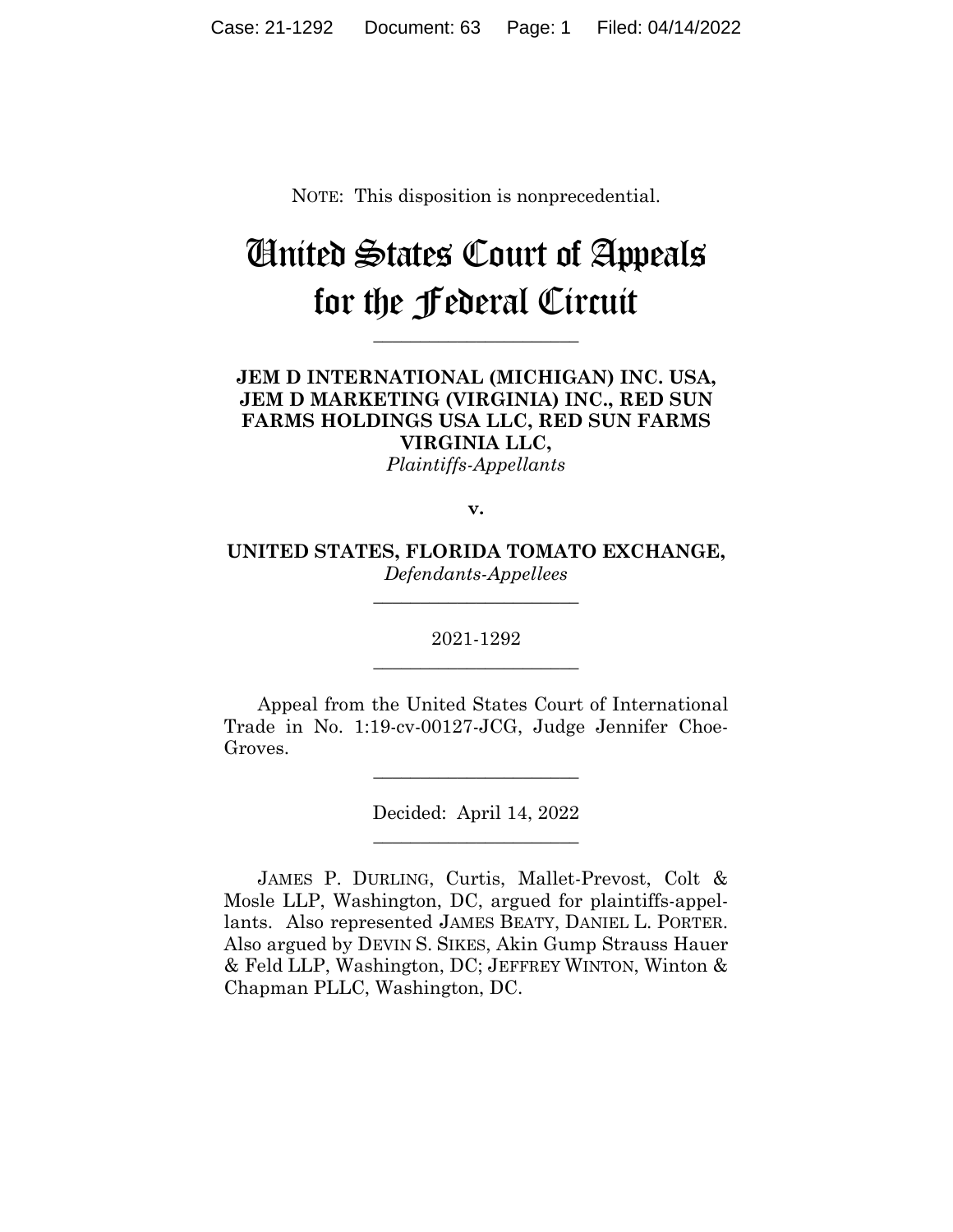DOUGLAS GLENN EDELSCHICK, Commercial Litigation Branch, Civil Division, United States Department of Justice, Washington, DC, argued for defendant-appellee United States. Also argued by ROBERT R. KIEPURA. Also represented by BRIAN M. BOYNTON, JEANNE DAVIDSON,FRANKLIN E. WHITE, JR.; EMMA T. HUNTER, Office of the Chief Counsel for Trade Enforcement & Compliance, United States Department of Commerce, Washington, DC.

 MARY JANE ALVES, Cassidy Levy Kent USA LLP, Washington, DC, argued for defendant-appellee Florida Tomato Exchange. Also represented by JAMES R. CANNON, JR., ULRIKA K. SWANSON, JONATHAN M. ZIELINSKI.

Before DYK, PROST, and TARANTO, *Circuit Judges*.

 $\mathcal{L}_\text{max}$  and  $\mathcal{L}_\text{max}$  and  $\mathcal{L}_\text{max}$  and  $\mathcal{L}_\text{max}$ 

DYK, *Circuit Judge.*

This appeal is one of four consolidated cases arising out of an antidumping duty investigation to determine whether fresh Mexican tomatoes were being imported into the United States and sold at less than fair value.The history of the proceedings is described in our two accompanying precedential opinions in *Confederacion de Asociaciónes v. United States*, No. 2020-2232, and *Bioparques de Occidente v. United States*, No. 2020-2265.

Jem D International (Michigan) Inc. USA, Jem D Marketing (Virginia) Inc., Red Sun Farms Holdings USA LLC, and Red Sun Farms Virginia LLC (collectively, "Jem D") appeal a final decision of the Court of International Trade (the "Trade Court"). Jem D is the exclusive domestic dealer and marketer for three privately-held Mexican fresh tomato producer-exporters. These producer-exporters— Naturbell SPR DE RL, San Miguel Red Sun Farms SPR DE RL DE CV, and Agricola El Rosal DE—are members of the Asociación Mexicana de Horticultura Protegida, A.C.,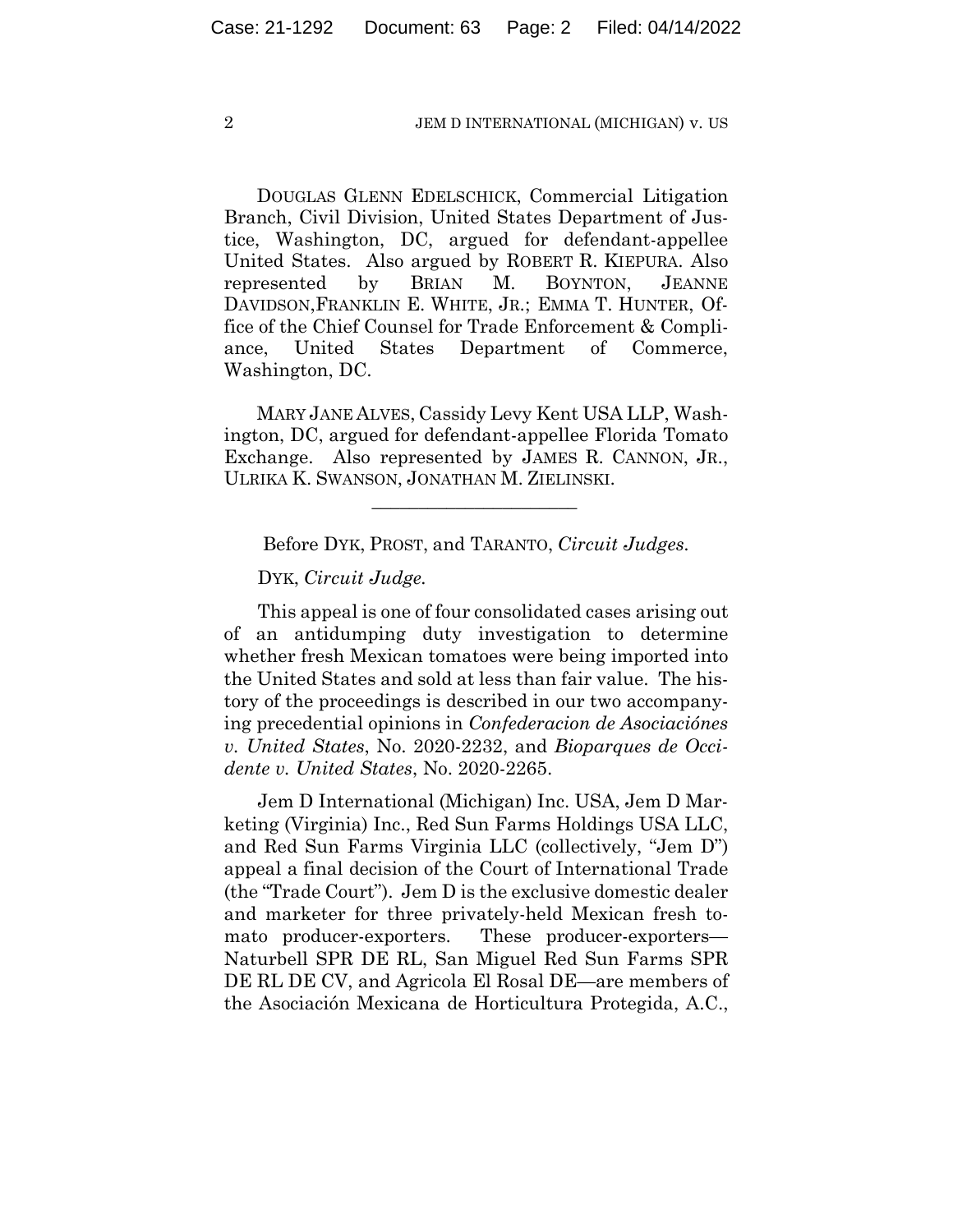("AMHPAC"), a named plaintiff in *Confederacion*. Jem D resells all three producer-exporters' tomatoes in the United States under the name "Red Sun Farms."

On May 7, 2019, Commerce published notice in the Federal Register that it was withdrawing from the 2013 suspension agreement ("the 2013 agreement"). Fresh Tomatoes From Mexico, 84 Fed. Reg. at 20,858 (May 13, 2019). Jem D filed its initial complaint in the Trade Court on July 18, 2019. On September 24, 2019, the Department of Commerce ("Commerce") published notice that it had entered into a new suspension agreement with the parties on September 24, 2019 ("the 2019 agreement"). Fresh Tomatoes From Mexico, 84 Fed. Reg. at 49,989 (Sept. 24, 2019). On December 23, 2019, Jem D filed an amended complaint in the Trade Court that raised three claims: (1) a challenge to Commerce's decision to terminate the 2013 agreement for allegedly violating 19 U.S.C. § 1673c(i)'s statutory requirements;<sup>1</sup> (2) a challenge to Commerce's continued investigation for using an improper preliminary determination date; and (3) a challenge to the 2019 agreement for allegedly violating  $\S 1673c(e)$ 's notice and comment requirements and for incorporating terms beyond those permitted by  $\S 1673c$ .<sup>2</sup> The government moved to dismiss on grounds of mootness, lack of subject matter jurisdiction, and failure to state a claim upon which relief could be granted. The Trade Court granted the government's motion and dismissed the action with prejudice on

<sup>&</sup>lt;sup>1</sup> This count also relied on Commerce's regulations, 19 C.F.R. § 351.209(a), which are equivalent to the statute itself for purposes of this claim.

This count also relied on Commerce's regulations, 19 C.F.R. § 351.208, which are equivalent to the statute itself for purposes of this claim.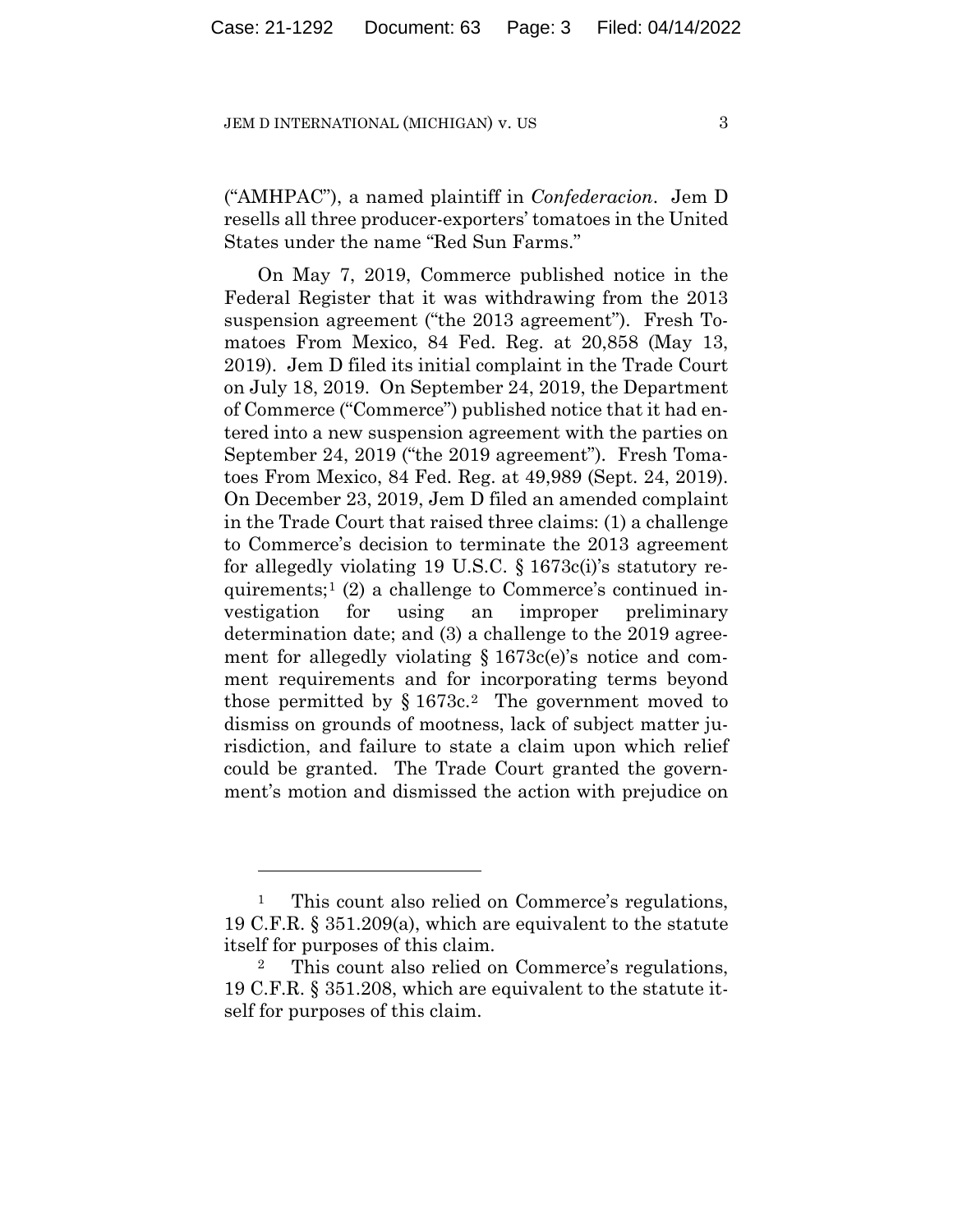the ground that the case was moot. Jem D appeals. We have jurisdiction pursuant to 28 U.S.C. § 1295(a)(5).

#### **DISCUSSION**

The appellants here, as in *Confederacion*, challenge the termination of the 2013 agreement. The Trade Court held that this claim was moot. Our decision in *Confederacion* resolves this claim. There, we conclude that, while we have jurisdiction over the claim and the claim is not moot, it was properly dismissed for failure to state a claim. Accordingly, we affirm the Trade Court's decision with respect to this claim.

Jem D also challenges the continuation of the antidumping proceeding by Commerce. As we hold in *Confederacion*, the Trade Court has no jurisdiction over such an interim challenge except as part of a challenge to a final determination.3 *See* 33 Charles Alan Wright & Arthur R. Miller, *Federal Practice and Procedure* § 8361 (2d ed. 2021) ("[J]udicial review is available only for 'final' agency actions."); *see also Automated Merch. Sys., Inc. v. Lee*, 782 F.3d 1376, 1380–81 (Fed. Cir. 2015) (holding agency decision to initiate or continue proceedings cannot be reviewed until there is a final agency determination); *Gov't of People's Republic of China v. United States*, 483 F. Supp. 2d 1274, 1281 (Ct. Int'l Trade 2007) (holding appellants could challenge Commerce's decision to initiate an investigation after publication of the final determination). Here, Jem D's amended complaint raised no challenge to the final antidumping determination. Accordingly, the Trade Court

<sup>3</sup> Congress contemplated that decisions such as "a preliminary affirmative antidumping . . . determination or a decision to exclude a particular exporter from an antidumping investigation," would be reviewable "only in connection with the review of the final determination." H.R. Rep. No. 96-1235, at 48 (1980).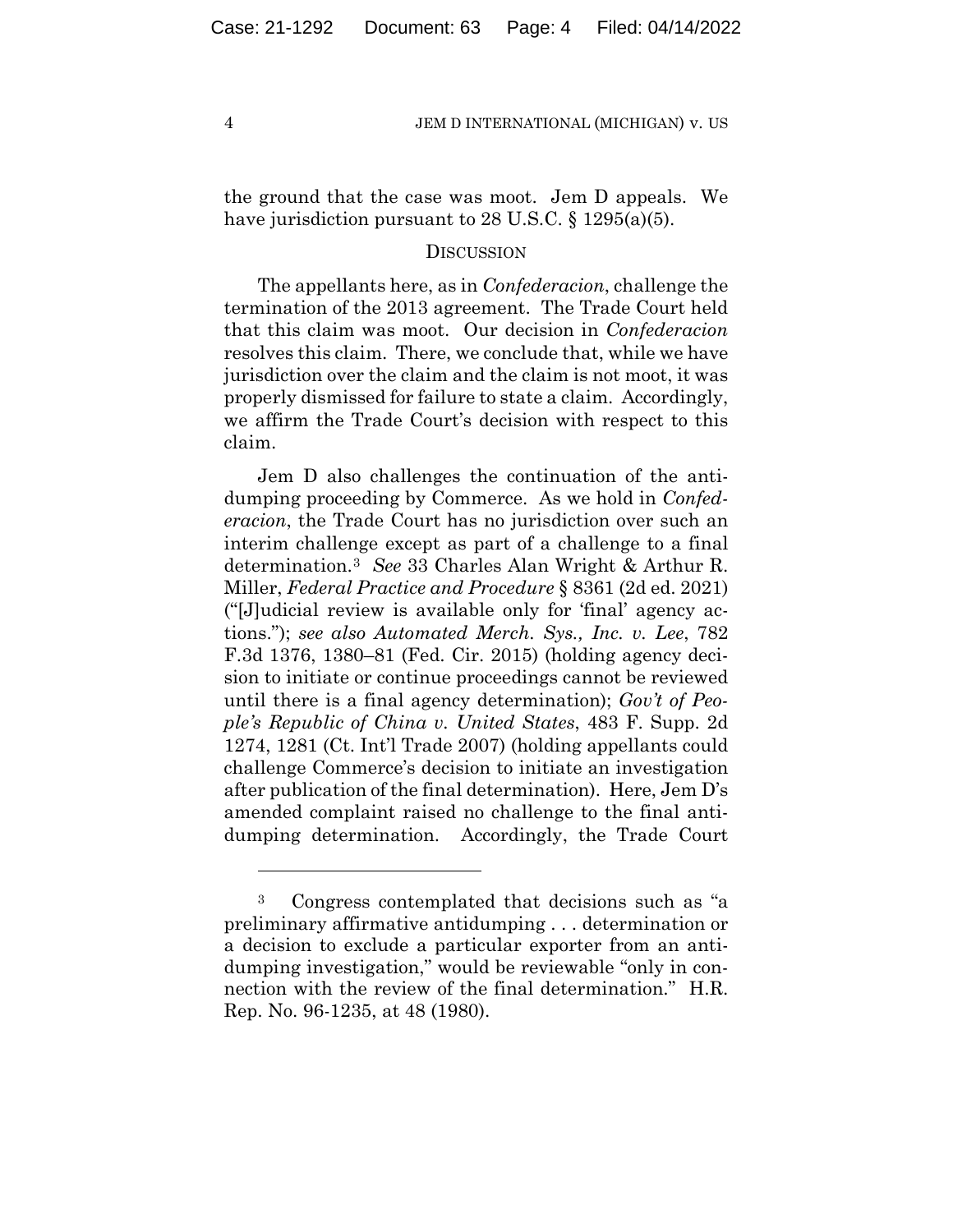lacked jurisdiction over this claim, and we affirm the Trade Court's dismissal.

Finally, Jem D challenges the 2019 agreement. Unlike the appellants in *Confederacion*, appellants here do not raise a duress claim, but instead contend that the 2019 agreement is invalid because it violates statutory requirements. Jem D argues that in negotiating the 2019 agreement, Commerce failed to comply with  $\S 1673c(e)$ 's notice and comment requirements. It also claims that the agreement impermissibly incorporated terms "unrelated to price," which according to Jem D, are not permitted by § 1673c.4 J.A. 70.

But as the government points out, a summons for such a challenge must be filed "[w]ithin thirty days after[] the date of publication in the Federal Register of" notice of the suspension agreement, and a complaint must be filed "within thirty days thereafter."  $19 \text{ U.S.C.}$  §  $1516a(a)(2)(A)$ . The amended complaint here was not timely filed—the government published notice of the 2019 agreement on September 24, 2019, and Jem D did not file its amended complaint until December 23, 2019.

The amended complaint cannot overcome this time-bar through relation back to the original, July 18, 2019, complaint because at that time, the Trade Court lacked jurisdiction over Jem D's challenge to the suspension agreement negotiations. *See* 6A Charles Alan Wright & Arthur R. Miller, *Federal Practice and Procedure* § 1496 (3d ed. 2021) (explaining there is no relation back for amended complaint when district court lacks subject matter jurisdiction over claim in original pleading (citing *Reynolds v. United States*, 748 F.2d 291, 293 (5th Cir. 1984))).

<sup>4</sup> This claim was added in Jem D's amended complaint.